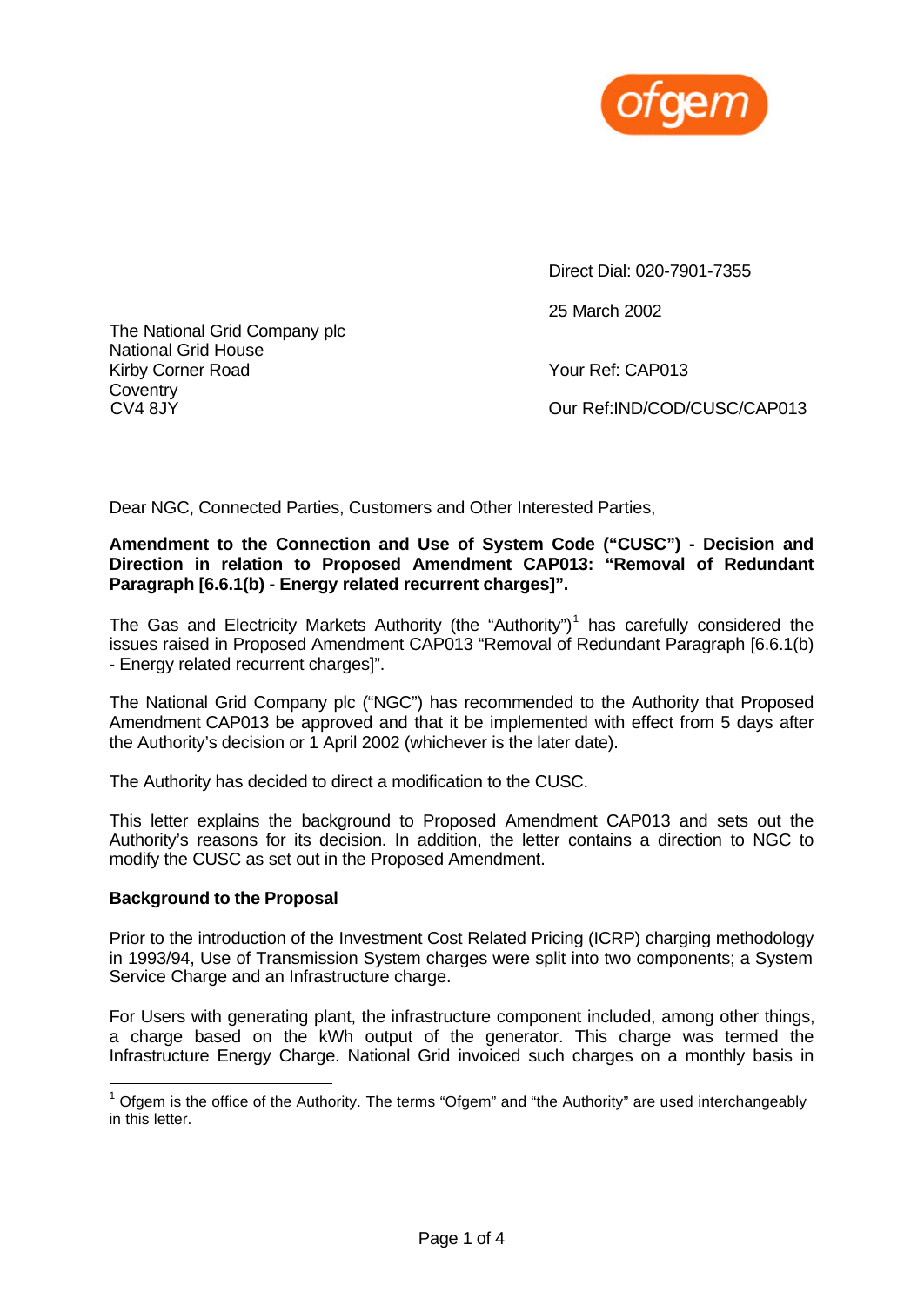accordance with Sub Clause 14.1(ii) of the Master Connection and Use of System Agreement (MCUSA).

Following the introduction of the ICRP methodology in 1993/94, the charging rules contained in Sub Clause 14.1(ii) could have been amended to reflect the fact that Infrastructure Energy Charges were no longer invoiced. However, due to the general complexity associated with the MCUSA modification process, the rules concerning the invoicing of the Charges were not amended. Furthermore, the change was not picked up during the establishment of the CUSC given that the remit was to codify the provisions of the MCUSA and Supplemental Agreements and as a result the existing wording was carried over.

Proposed Amendment CAP013 seeks to modify the CUSC so as to remove the redundant paragraph 6.6.1(b) from the CUSC. NGC believes that the removal of the redundant paragraph from the CUSC, as put forward in the Proposed Amendment, will improve the clarity of the CUSC documentation thereby enabling NGC to more easily and efficiently discharge its obligations under the Act and the Transmission Licence and fulfil its obligations to facilitate competition in the generation and supply of electricity.<sup>2</sup>

Proposed Amendment CAP013 was raised by NGC and submitted for consideration at the CUSC Amendments Panel Meeting on 11 January 2002. At the meeting the Panel determined that the Proposed Amendment should proceed to wider industry consultation. A consultation paper was issued on 25 January 2002 with responses welcomed by 22 February 2002. A Final Amendment Report was submitted to the Authority on 8 March 2002.

## **The Proposed Amendment**

Proposed Amendment CAP013 seeks to modify the CUSC so as to remove the redundant paragraph 6.6.1(b) from the CUSC.

Proposed Amendment CAP013 states that the clause was codified into the CUSC from Clause 14 of the MCUSA and that it relates to the manner in which NGC previously invoiced generators for Energy related recurrent monthly charges (an element of the Infrastructure charge). The Proposed Amendment states that this type of charge has not been payable since 1992/93 (the charges relate to the pre ICRP methodology) so the paragraph is no longer appropriate.

 2 The Applicable CUSC Objectives are contained in Condition C7F of the Transmission Licence and are:

<sup>(</sup>a) the efficient discharge by the licensee of the obligations imposed upon it under the Act and by this licence; and

<sup>(</sup>b) facilitating effective competition in the generation and supply of electricity, and (so far as consistent therewith) facilitating such competition in the sale, distribution and purchase of electricity.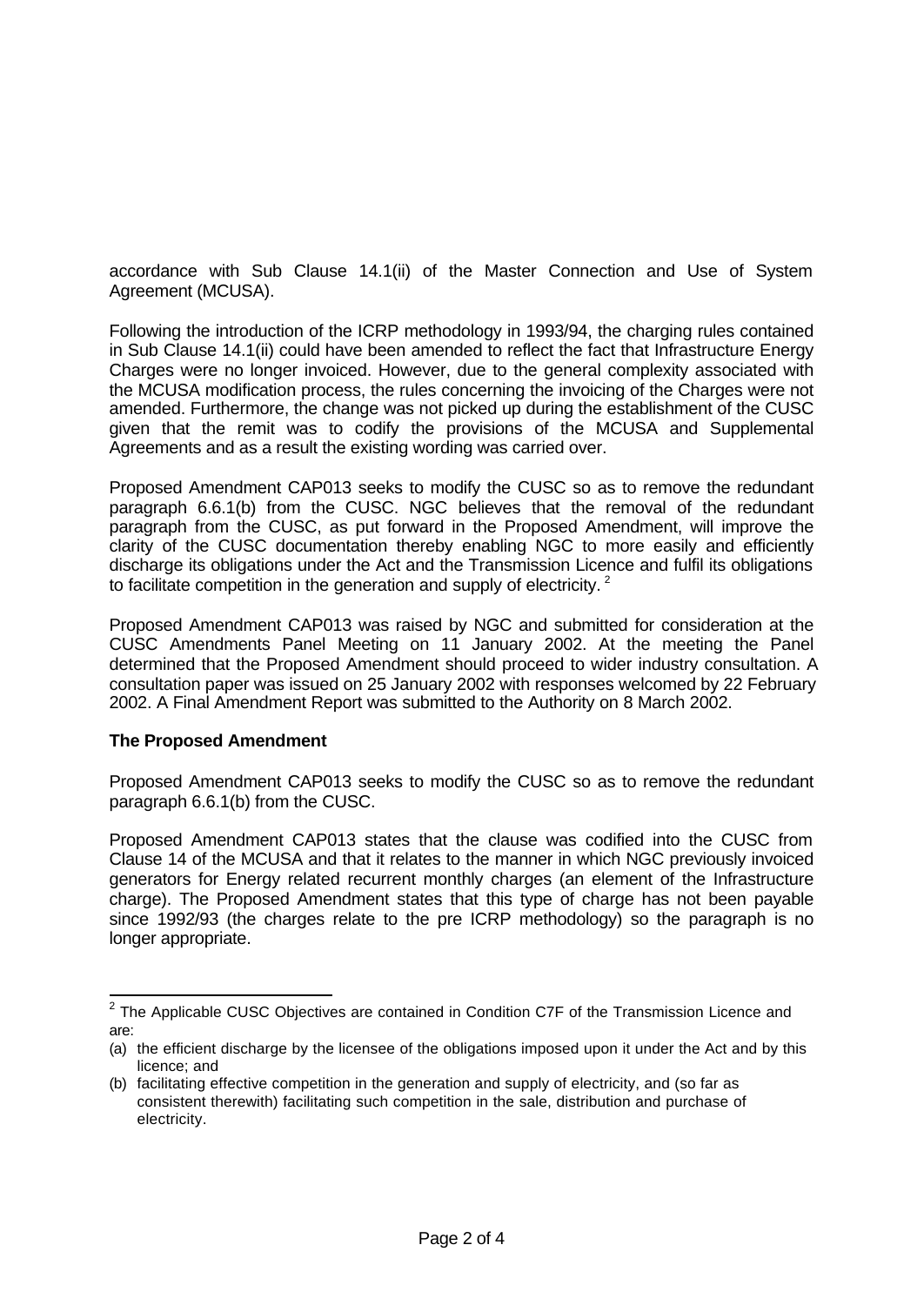Proposed Amendment CAP013 states that Paragraph 6.6.1(b) of the CUSC is redundant as NGC invoices Users for Connection Charges and Transmission Network Use of System (TNUoS) Charges pursuant to Section 6.6.1(a) and Balancing Services Use of System (BSUoS) Charges pursuant to Section 3.14.2.

NGC issued a consultation paper on 25 January 2002 for views from CUSC Parties and interested parties.

## **Respondents' views**

NGC received three responses to the consultation on Proposed Amendment CAP013, all of which were supportive of the Proposed Amendment.

The respondents' views are summarised and contained in the Amendment Report for Proposed Amendment CAP013 dated 8 March 2002.

## **NGC's Recommendation**

NGC recommended that the Authority should approve Proposed Amendment CAP013 and that if approved, the Proposed Amendment should be implemented with effect from 5 days after the Authority's decision or 1 April 2002 (whichever is the later date).

## **Panel's Recommendation**

The Panel recommended that the Authority should approve Proposed Amendment CAP013 and that if approved, the Proposed Amendment should be implemented with effect from 5 days after the Authority's decision or 1 April 2002 (whichever is the later date).

## **Ofgem's view**

Ofgem considers, having had regard to its statutory duties, that Proposed Amendment CAP013 will better facilitate the achievement of the Applicable CUSC Objectives in that the removal of the redundant paragraph from the CUSC, as put forward in the Proposed Amendment, will improve the clarity of the CUSC documentation and will thereby better facilitate the achievement of Objective C7F.1(a) for the efficient discharge by NGC of the obligations imposed upon it under the Act and by the Transmission Licence and the achievement of Objective C7F.1(b) to facilitate effective competition in the generation and supply of electricity, and (so far as consistent therewith) facilitate such competition in the sale, distribution and purchase of electricity.

Ofgem agrees with the Panel's recommendation that Proposed Amendment CAP013 should be implemented with effect from 5 days after the Authority's decision or 1 April 2002 (whichever is the later date).